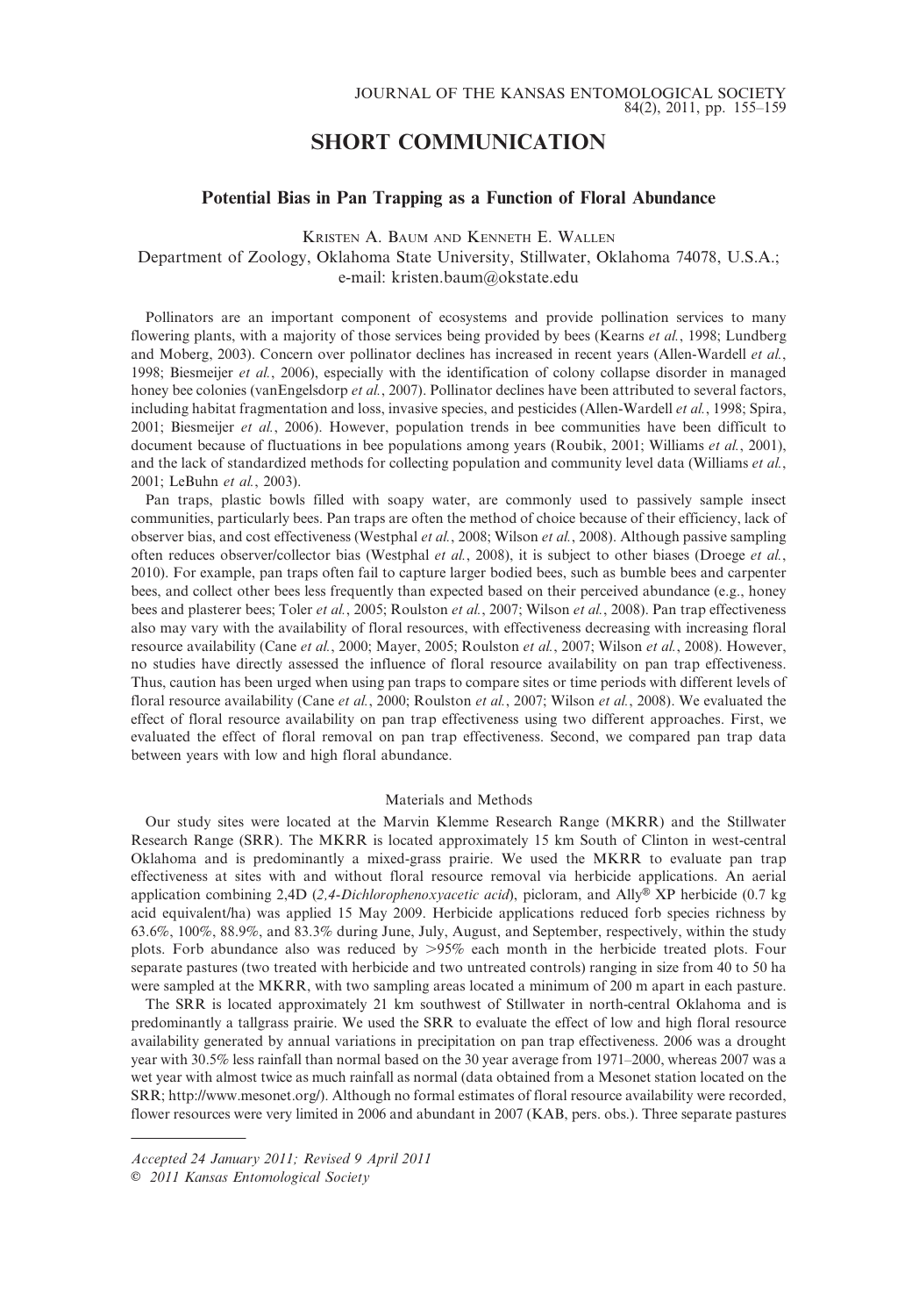ranging in size from 45 to 65 ha were sampled at the SRR over a two year period. As part of a separate study, each pasture was divided into six subplots, with one subplot being burned every spring and one subplot being burned every summer. For the purposes of this study, bees were sampled in each subplot and data were combined to represent a pasture level estimate of bee species richness and abundance.

Bees were sampled within a 1 ha area (100 m by 100 m square) at each sampling location (LeBuhn *et al.*, 2003). Sites were sampled once a month from June through September of 2009 at the MKRR and once during July 2006 and 2007 at the SRR. Two transects were established that extended to the corners of each sampling plot and crossed in the center forming an X. Pan traps,  $6$  oz Solo $^{\circ}$  white plastic bowls painted fluorescent yellow, blue, or left white, were placed every 10 m along each transect, alternating colors. Different species are attracted to different colors and the selected colors have been identified as the most effective at capturing bees (Toler *et al.*, 2005). The pan traps were filled with soapy water, with the soap serving to break the surface tension of the water and prevent bees from flying off the traps. Traps were placed within each sampling plot before 0900 hours CDST and collected after 1500 hours. Bees were stored in 70% ethyl alcohol until being identified to species or morphospecies using Michener et al. 1994 and Mitchell 1960, 1962, and voucher specimens were retained in the reference collection of K. A. Baum.

The abundance and species richness of bees collected in the pan traps were compared among treatments (i.e., herbicide and control) and years (i.e., 2006 and 2007). A two-way repeated measures Analysis of Variance was used to compare treatments and months at the MKRR, followed by multiple comparisons using the Holm-Sidak method. A paired t-test was used to compare years at the SRR. Because the power of the paired t-tests was low due to small sample sizes (0.522 for bee species richness and 0.425 for bee abundance), effect-size correlations were also calculated based on the original means and standard deviations. The significance level was set at  $\alpha = 0.05$  for all analyses.

### Results

Thirty species and 1363 individual bees were collected at the MKRR, and 25 species and 3610 individual bees were captured at the SRR. Bee species richness differed between herbicide and control sites ( $F_{1,3}$  = 11.221,  $P = 0.044$ ; Fig. 1), with more bee species collected in the herbicide treated sites (t = 3.350, P = 0.044; Fig. 1). Bee abundance did not vary between treatment and control sites ( $F_{1,3} = 0.467$ ,  $P = 0.467$ ; Fig. 1). Species richness varied with month ( $F_{3,3} = 4.308$ ,  $P = 0.038$ ; Fig. 1), with more bee species collected in July than June (t = 3.434,  $P = 0.007$ ; Fig. 1). Abundance also varied with month ( $F_{3,3} =$ 14.420,  $P < 0.001$ ; Fig. 1), with significantly more bees collected in July compared to June, August, or September (t = 5.732,  $P < 0.001$ ; t = 3.978,  $P = 0.003$ ; t = 5.652,  $P < 0.001$ , respectively).

The number of bee species collected with pan traps did not differ significantly between the dry year (2006) with low floral abundance and the wet year (2007) with high floral abundance ( $t = 3.897$ , d.f. = 2, P  $= 0.060$ ; Fig. 2). Bee abundance also did not differ significantly between years (t = 3.376, d.f. = 2, P = 0.078; Fig. 2). However, effect-size correlations were high for both bee species richness and bee abundance between years ( $r = 0.873$  and 0.8107, respectively), indicating large difference effects.

## Discussion

The effectiveness of pan traps varied among sites with and without floral removal for bee species richness but not abundance (Fig. 1). These data suggest an inverse relationship between pan trap effectiveness and floral resource availability, with the strength of the relationship varying among sampling periods (i.e., months). These results support previous studies that suggest pan traps undersample bee species richness when floral resources are abundant (e.g., Cane et al., 2000; Mayer, 2005; Roulston et al., 2007; Wilson et al., 2008).

Pan trap effectiveness did not differ significantly among years with high and low floral resource availability (Fig. 2). However, given the low power of the statistical tests due to small sample sizes, existing differences may not have been detected, and high effect-size correlations suggest these differences are relevant. Thus, the differences in bee species richness and abundance between years are likely biologically relevant to the sampling of bee communities. However, we can not exclude the possibility that bee species richness and abundance may have differed between years because of high bee mortality during the dry year, or that other factors contributed to the observed patterns. Also, inherent variability common in bee populations and communities could have influenced the results (Roubik, 2001; Williams et al., 2001).

Cane *et al.* (2000) proposed several explanations for pan trap ineffectiveness, including height of the pan traps in relation to flower height, flowers being more attractive to bees than pan traps, and color biases associated with preferred flowering species. Bee foraging behavior also may contribute to the inverse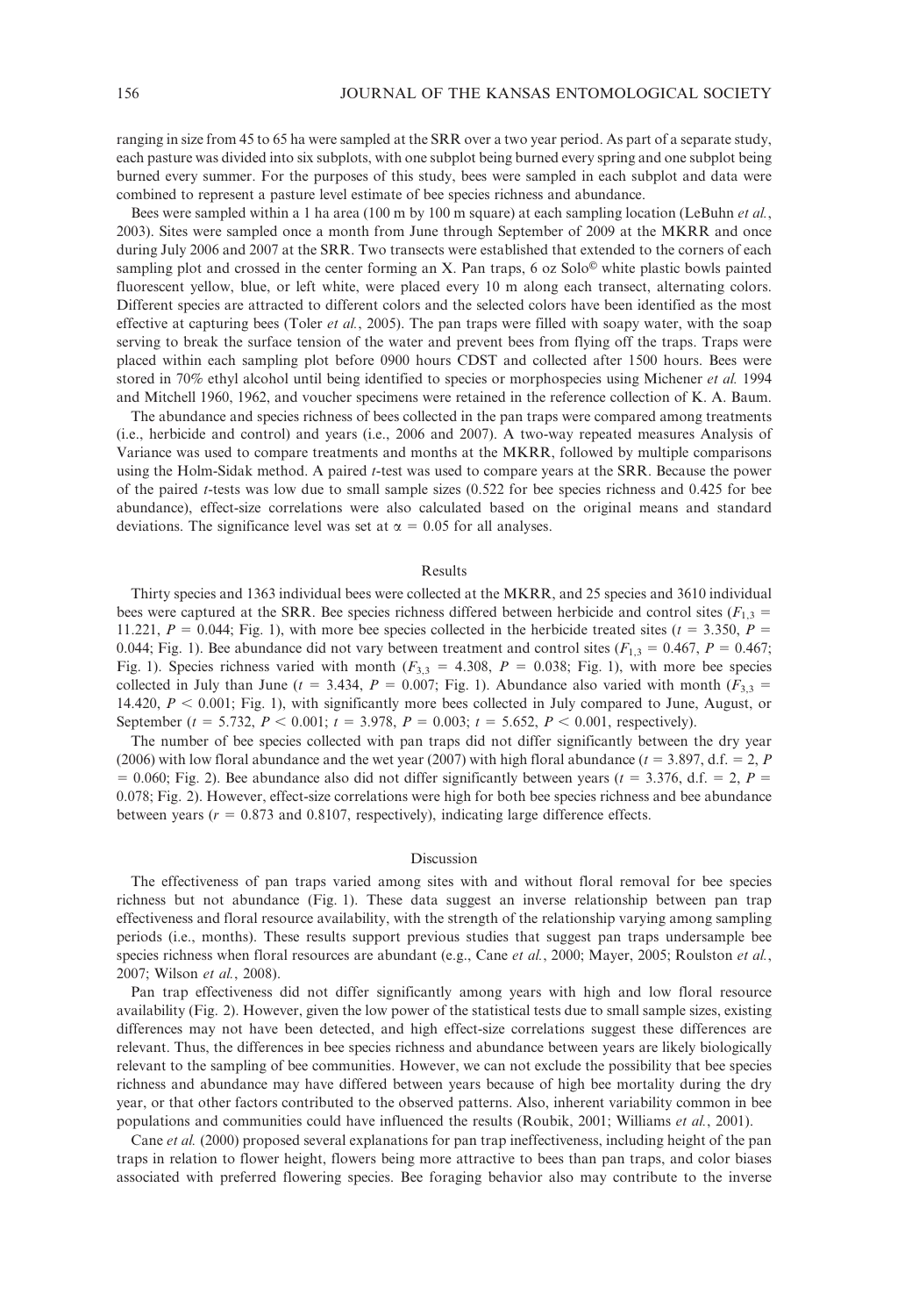

Fig. 1. Bee abundance (a) and species richness (b) (mean  $\pm$  SE) in pan traps deployed in herbicide treated areas ( $n = 4$ ) with reduced levels of floral resource availability and control areas ( $n = 4$ ) with normal levels of floral resource availability.

relationship between floral resource availability and pan trap effectiveness. When floral resources are abundant, bees may not travel as far or spend as much time searching for resources as when floral resources are scarce. Therefore, bees may be less likely to encounter pan traps when floral resources are abundant and more likely to encounter pan traps when floral resources are scarce.

Pan traps may undersample bee species richness and abundance when floral resources are abundant, biasing estimates of species richness and abundance and bringing into question the accuracy of comparisons among sites and years when variability in floral resource availability is high. This bias could be addressed by incorporating estimates of floral resource availability into bee diversity studies, which would provide data needed to evaluate the validity of comparisons among sites and years. Data collected across multiple years with varying levels of floral resource availability will provide the most complete view of bee diversity.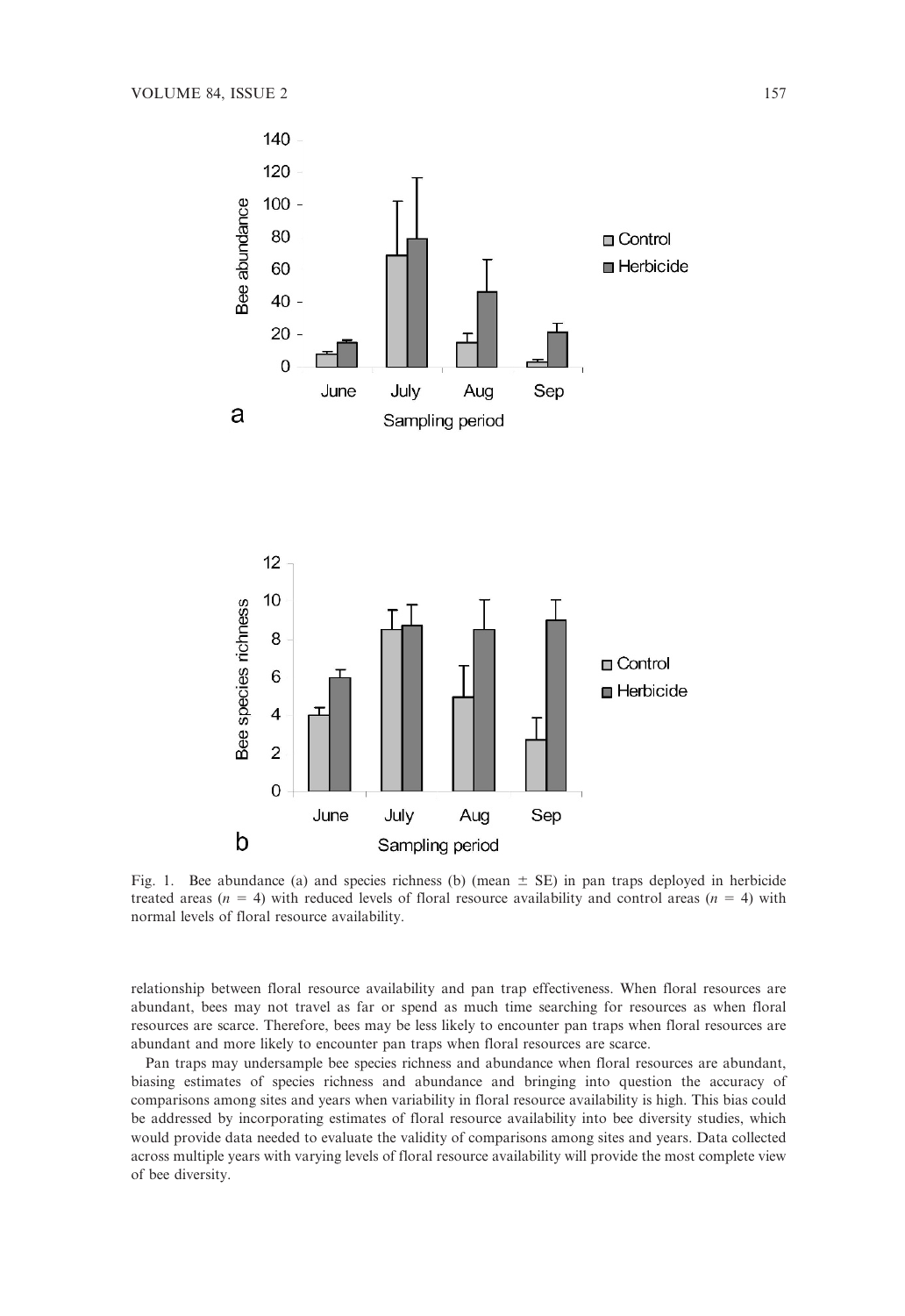

Fig. 2. Bee abundance (a) and species richness (b) (mean  $\pm$  SE) in pan traps deployed at three sites during 2006 (dry year with scarce floral resources) and 2007 (wet year with abundant floral resources).

## Acknowledgements

We thank Benton Shriver, Wyatt Sharber, Patrick Coit, James Raupe, Riley Kern, Jondrea Chesser, Chelsea Harris, and Natalie Bailey for field and lab assistance. We thank Sam Fuhlendorf, John Weir, Chris Stansberry, and Charles Worthington for access to study sites. Funding for this project was provided by the National Research Initiative of the U.S. Department of Agriculture Cooperative State Research, Education and Extension Service grant number 2009-35101-05170.

#### Literature Cited

Allen-Wardell, G., P. Bernhardt, R. Bitner, A. Burquez, S. Buchmann, J. Cane, P. A. Cox, V. Dalton, P. Feinsinger, M. Ingram, D. Inouye, C. E. Jones, K. Kennedy, P. Kevan, H. Koopowitz, R. Medellin, S. Medellin-Morales, G. P. Nabhan, B. Pavlik, V. Tepedino, P. Torchio, and S. Walker. 1998. The potential consequences of pollinator declines on the conservation of biodiversity and stability of food crop yields. Conservation Biology 12(1):8–17.